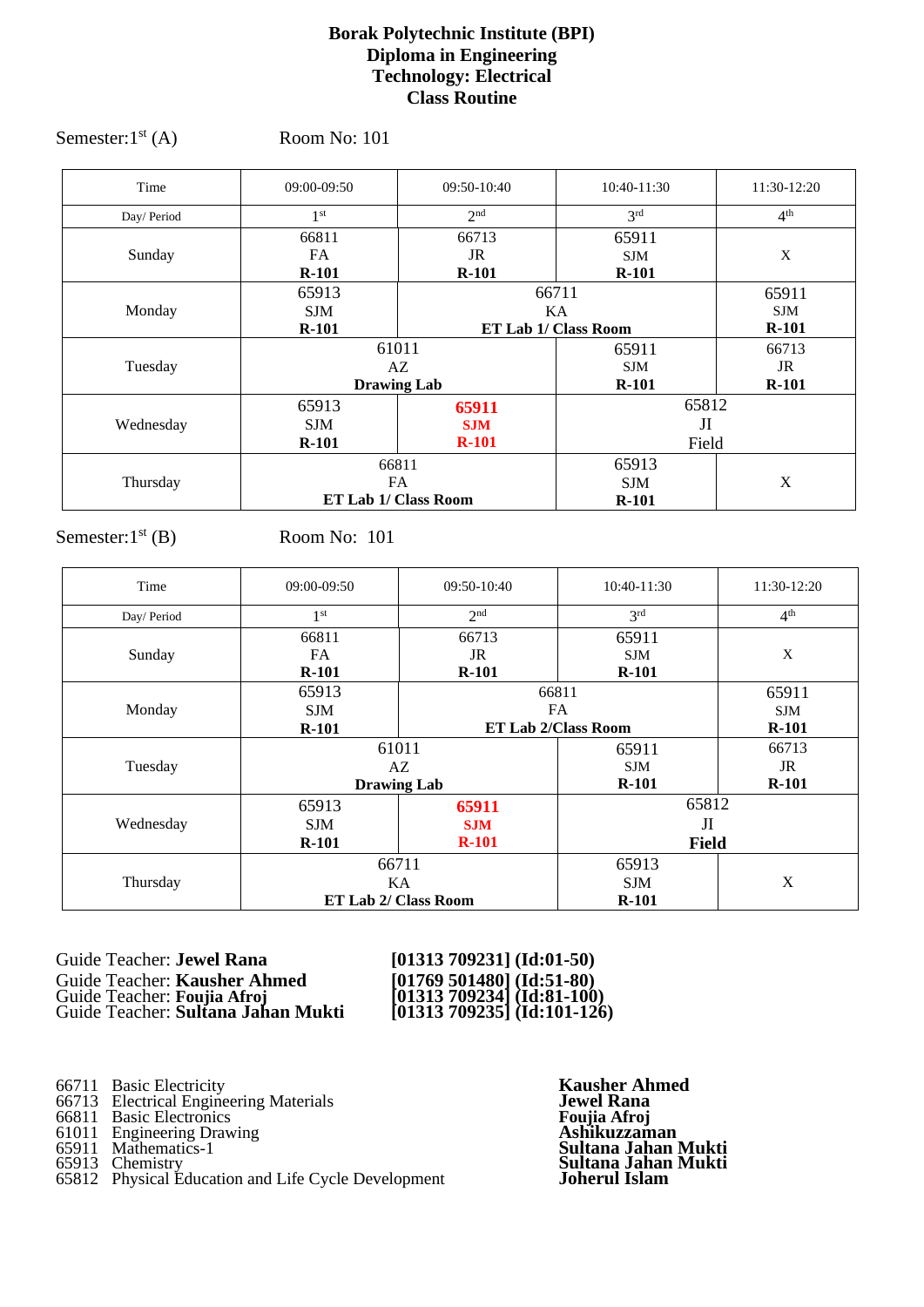## **Borak Polytechnic Institute (BPI) Diploma in Engineering Technology: Electrical Class Routine**

### **Room No: 210**

|           | <b>Time</b>     | $2:10-3:00$                                        | $3:00 - 3:50$                                          | $03:50-4:40$                             |
|-----------|-----------------|----------------------------------------------------|--------------------------------------------------------|------------------------------------------|
|           | Day/ Period     | 1 <sup>st</sup>                                    | 2 <sub>nd</sub>                                        | 3 <sup>rd</sup>                          |
|           | <b>Sunday</b>   | Physics- $2(65922)$ - SJM                          | Mathematics-3(65931) – NZ                              | Electrical Circuits-2 (66731)<br>$-$ JR  |
| ET<br>3rd | <b>Monday</b>   | Advanced Electricity $(66732)$ –<br>KA.            | Electrical Circuits-2 $(66731)$ –<br>JR                | Social Science $(65811) - MK$<br>$R-219$ |
|           | <b>Tuesday</b>  | Social Science $(65811)$ – MK<br>$R-219$           | Physics- $2(65922)$ - SJM                              | Advanced Electricity (66732)<br>$-KA$    |
|           | Wednesday       | Mathematics-3(65931) – NZ                          | <b>Electrical Engineering Drawing</b><br>$(66733)$ -JR | Communicative English<br>$(65722) - MK$  |
|           | <b>Thursday</b> | Communicative English<br>$(65722) - MK$<br>$R-210$ | Mathematics- $3(65931) - NZ$                           | Physics-2(65922) - SJM                   |

# **Semester:5**

**th Room No: 209 Guide Teacher: Md Kausher Ahmed**

|                    | Time        | 09:00-09:50     | 09:50-10:40               | 10:40-11:30         | 11:30-12:20         |
|--------------------|-------------|-----------------|---------------------------|---------------------|---------------------|
|                    | Day/ Period | 1 <sup>st</sup> | 2 <sup>nd</sup>           | 3 <sup>rd</sup>     | 4 <sup>th</sup>     |
|                    | Sunday      | X               | $\boldsymbol{\mathrm{X}}$ | 65851<br>MK         | 69054<br><b>SJM</b> |
| ET 5 <sup>th</sup> | Monday      | 66856<br>KA     | 66752<br>JR               | 69054<br><b>SJM</b> | 66751<br>FA         |
|                    | Tuesday     | 66753<br>KA     | 66752<br>JR (ET Lab 1)    |                     | 66856<br>KA         |
|                    | Wednesday   | $\mathbf X$     | 66751<br><b>FA</b>        | 65851<br>MK         | 66752<br>JR         |
|                    | Thursday    | X               | 66752<br>JR               | 66753<br>KA         | X                   |